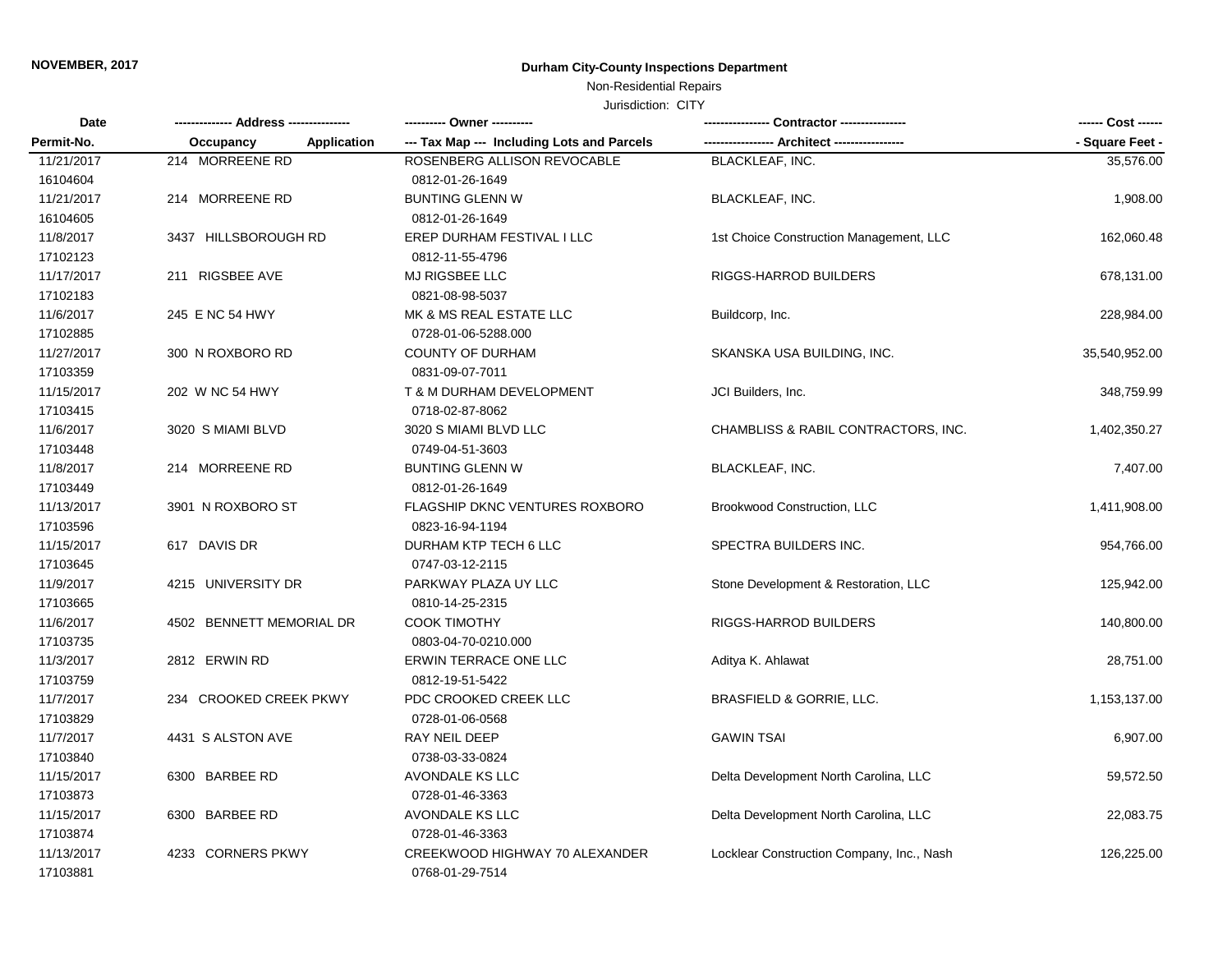### **NOVEMBER, 2017 Durham City-County Inspections Department**

## Non-Residential Repairs

#### Jurisdiction: CITY

| Date       |                                 |                                            |                                       | ------ Cost ------ |
|------------|---------------------------------|--------------------------------------------|---------------------------------------|--------------------|
| Permit-No. | <b>Application</b><br>Occupancy | --- Tax Map --- Including Lots and Parcels |                                       | - Square Feet -    |
| 11/6/2017  | 2605 MERIDIAN PKWY              | MERIDIAN-OCP LLC                           | MCDONALD-YORK CONSTRUCTION            | 213,853.00         |
| 17103883   |                                 | 0728-02-86-3919                            |                                       |                    |
| 11/16/2017 | 6301 HERNDON RD                 | CH/DURHAM LIMITED PARTNERSHIP              | DOWNEY, L A, & SON, INC               | 24,254.00          |
| 17103914   |                                 | 0718-04-95-3045                            |                                       |                    |
| 11/6/2017  | 5713 LEESVILLE RD               | EAST DURHAM LAND COMPANY LLC               | Smith Company, Fred                   | 2,025,000.00       |
| 17103934   |                                 | 0769-01-27-6679                            |                                       |                    |
| 11/9/2017  | 433 W MURRAY AVE                | <b>CITY OF DURHAM</b>                      | W & W TRUCKING & DEMOLITION           | 1,000.00           |
| 17103959   |                                 | 0833-05-00-2315                            |                                       |                    |
| 11/1/2017  | 512 S MANGUM ST                 | <b>DIAMOND VIEW I LLC</b>                  | Atlantic Corporate Contracting L.L.C. | 1,398,000.00       |
| 17104003   |                                 | 0821-12-85-7850                            |                                       |                    |
| 11/16/2017 | 8200 RENAISSANCE PKWY           | MIDLAND SOUTHPOINT DEVELOPMENT             | MORRIS CONSTRUCTION CONSULTANTS, LLC. | 42,756.00          |
| 17104013   |                                 | 0718-03-33-8993                            |                                       |                    |
| 11/7/2017  | 5311 S MIAMI BLVD               | FARMAH IMPERIAL CORNERS LLC                | J.T. MURPHY CONSTRUCTION, INC.        | 84,400.00          |
| 17104048   |                                 | 0747-01-45-5435                            |                                       |                    |
| 11/28/2017 | 3 GENOME CT                     | DUKE UNIVERSITY                            | BALFOUR BEATTY CONSTRUCTION-DURHAM    | 1,447,391.00       |
| 17104077   |                                 | 0811-05-69-9264.L00                        |                                       |                    |
| 11/22/2017 | 8202 RENAISSANCE PKWY           | MIDLAND SOUTHPOINT DEVELOPMENT             | JEFFREY B. DAVIES, II                 | 179,870.00         |
| 17104087   |                                 | 0718-03-33-8993                            |                                       |                    |
| 11/8/2017  | 530 DAVIS DR                    | AEQUUM-KEYSTONE 200 LLC                    | Brookwood Construction, LLC           | 85,059.00          |
| 17104096   |                                 | 0747-03-03-3227.L00                        |                                       |                    |
| 11/2/2017  | 2305 PRESIDENTIAL DR            | RALEIGH PORTFOLIO JH-PPW LLC               | <b>Eastern Temperature Control</b>    | 150,000.00         |
| 17104126   |                                 | 0749-04-72-5643                            |                                       |                    |
| 11/13/2017 | 1806 HOLLOWAY ST                | MATCHPOINT PROPERTIES LLC                  | <b>QUALIFIED BUILDERS INC</b>         | 128,517.00         |
| 17104128   |                                 | 0831-12-86-3113                            |                                       |                    |
| 11/1/2017  | 2 CIRCUIT DR                    | <b>DUKE UNIVERSITY</b>                     | DUKE UNIVERSITY HEALTH SYSTEM, INC.   | 77,222.00          |
| 17104184   |                                 | 0811-05-69-9264.L00                        |                                       |                    |
| 11/2/2017  | 2351 ERWIN RD                   | <b>DUKE UNIVERSITY</b>                     | DUKE UNIVERSITY HEALTH SYSTEM, INC.   | 498,992.00         |
| 17104188   |                                 | 0811-05-69-9264.L00                        |                                       |                    |
| 11/28/2017 | 3211 SHANNON RD                 | SOUTHCOURT OPERATING LLC                   | TP Triangle Construction, LLC         | 202,447.08         |
| 17104192   |                                 | 0810-10-36-4058                            |                                       |                    |
| 11/14/2017 | 303 RESEARCH DR                 | <b>DUKE UNIVERSITY</b>                     | SKANSKA USA BUILDING, INC.            | 19,000.00          |
| 17104198   |                                 | 0811-05-69-9264.L00                        |                                       |                    |
| 11/8/2017  | 3130 HILLANDALE RD              | <b>CROASDAILE FARMS APARTMENTS</b>         | <b>BLACKLEAF, INC.</b>                | 49,717.00          |
| 17104238   |                                 | 0814-08-80-3270                            |                                       |                    |
| 11/8/2017  | 3130 HILLANDALE RD              | CROASDAILE FARMS APARTMENTS                | <b>BLACKLEAF, INC.</b>                | 11,167.00          |
| 17104239   |                                 | 0814-08-80-3270                            |                                       |                    |
| 11/21/2017 | 214 MORREENE RD                 | <b>BUNTING GLENN W</b>                     | <b>BLACKLEAF, INC.</b>                | 23,121.00          |
| 17104240   |                                 | 0812-01-26-1649                            |                                       |                    |